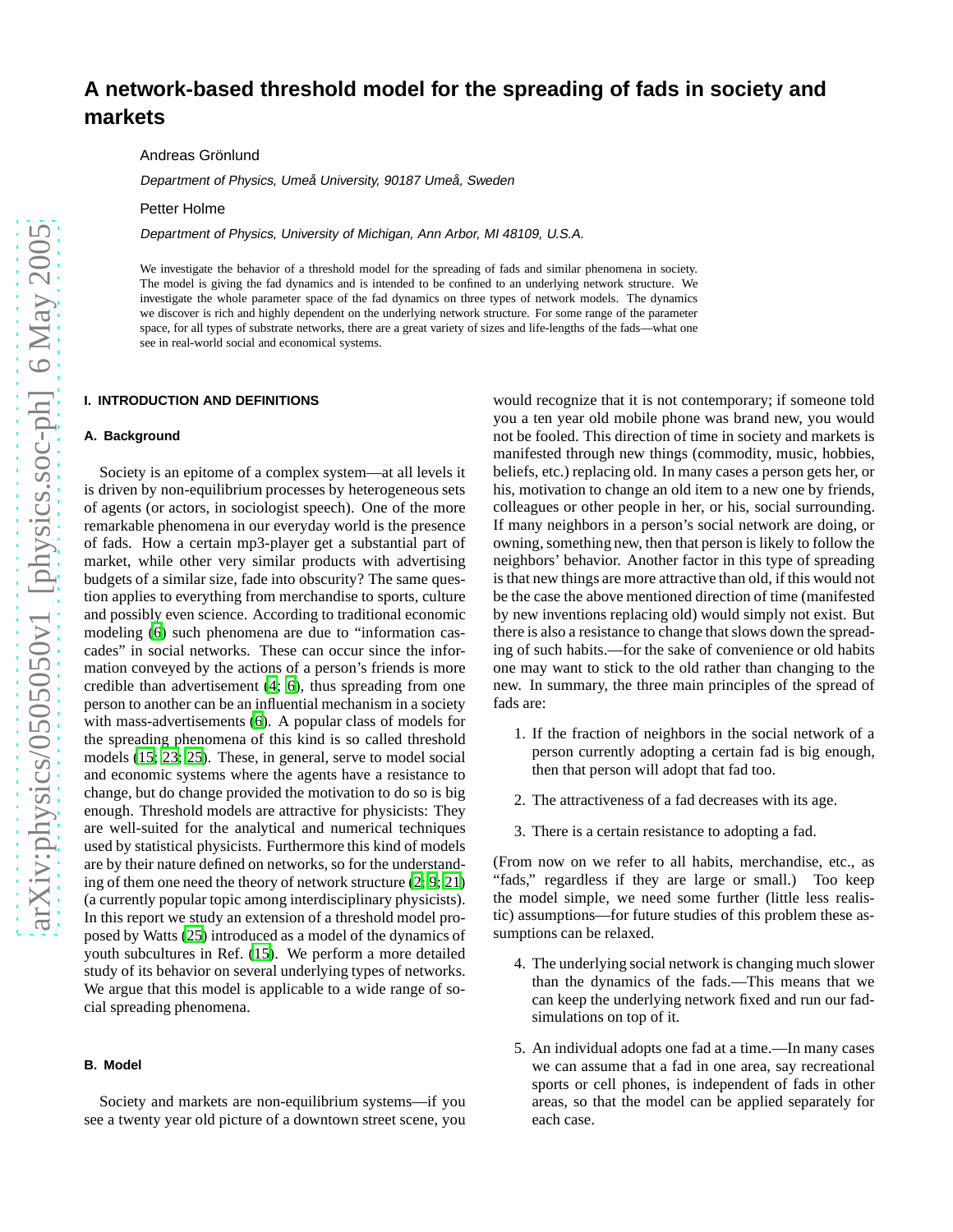To combine points [1](#page-0-0) and [2](#page-0-1) we assign, for each individual *i*, a score  $s_c(t, i)$  for every fad *c*. The score is intended to represent the attractiveness of the fad to the individual. If the score exceeds the threshold *T*, then the individual adopts that fad. The score function we use is:

$$
s_c(t, i) = \frac{k}{k_i} n_i(c) \frac{t(c) - t(c_i)}{t - t(c_i)}
$$
(1)

where  $k = 2M/N$  is the average degree,  $n_i(c)$  is the number of *i*'s neighbors adopting fad *c*,  $k_i$  is *i*'s degree and  $t(c)$  is the introduction time of fad  $c$  and  $c_i$  is  $i$ 's fad at time  $t$ . The factor  $k/k<sub>i</sub>$  rescales the score with respect to the degree of the vertex. This enables us to use the same threshold for every vertex while still fulfilling point [1.](#page-0-0) The factor  $[t(c) - t(c_i)]/[t - t(c_i)]$ should be interpreted as the attractiveness of a *c* being proportional to the age difference between *c* and the vertex' current fad *c<sup>i</sup>* and inversely proportional to the age of *c*.

The dynamic model can thus be defined as:

- 1. Start with all vertices having the same fad. (The starting configuration is, in the limit of long run-times, negligible.) Let this initial fad have age zero at  $t = 0$ .
- <span id="page-1-0"></span>2. Go through the vertex set sequentially and, for each vertex *i*, calculate the score function  $s_c(t, i)$ .
- 3. Go through the vertex set sequentially once again. If  $s_c(t, i) > T$  change *i*'s current fad to *c*. If more than one fad exceeds the threshold then the one with highest score is adopted.
- 4. If the initial fad has vanished, save information about the fad configuration for statistics.
- 5. With a probability *R* a new identity is assigned to a random vertex. So, on average, *NR* fads are introduced per time step.
- 6. Increase the time counter (i.e. the time is measured in number of iterations) and go to point [2](#page-1-0) unless the simulation is finished.

The only model parameter, apart from the network parameters and the total time of the simulation, is the threshold *T*. We let the simulation run for 50000 time steps and  $> 10$  network realizations (the precise number chosen to make errorbars sufficiently small—the system is self-averaging so larger networks needs smaller averages).

# **C. Networks**

We use three types of underlying model networks in our simulations. The reason for this variety is twofold—first, the structure of the type of social networks fads spread over is not exactly known [\(12\)](#page-6-6); then, by comparing model networks with well-known structural properties, one can conclude how the different network structures influence the dynamical properties of the network. The models we use are the Erdős-Rényi (ER) random graphs [\(11\)](#page-6-7), the networked seceder model [\(12](#page-6-6)), and a scale-free network model (SF) model [\(13\)](#page-6-8).

The Erdős-Rényi model is the simplest, most random, network model. One starts from *N* isolated vertices and add *M* edges, one by one, such that no multiple edges or self-edges are formed. These networks are characterized by a very narrow distribution of the degrees (Poissonian to be exact), a vanishing clustering [\(27](#page-7-2)) (density of triangles), and no pronounced community structure [\(22](#page-6-9)) (i.e. the feature that the network can be clearly partitioned into subnetworks that are densely connected within but sparsely interconnected). The ER model lacks much of the structure (high clustering, pronounced community structure, etc) that social networks are believed to have [\(21\)](#page-6-5). On the other hand, its lack of structure makes it a good reference model to compare results from other models to. To be well above the threshold for the emergence of a giant component (which occurs when  $M = N$ ) [\(16\)](#page-6-10) we set  $M = 2N$ . Before applying the dynamics we delete (the vanishingly small fraction of) vertices and edges outside the giant component.

Our second network model is the networked seceder model. It is a model designed to create networks with a strong community structure by mimicking some features of social networking between individuals. For its precise definition we refer to Ref. [\(12](#page-6-6)). The parameters of this model are the network sizes *N* and *M* and a parameter *p* controlling the strength of community structure—if  $p = 1$  the network is of ER model character, if  $p = 0$  the network has maximal community structure. Here we use  $M = 2N$  and  $p = 0.1$  throughout the paper. Seceder model networks have (just like acquaintance networks are believed to have) high clustering, pronounced community structure, and a positive correlation between degrees at either side of an edge [\(20\)](#page-6-11). The degree distribution is exponentially decreasing (we note that some real-world networks do have an exponential degree distribution [\(3;](#page-6-12) [12\)](#page-6-6)).

Both the ER and the seceder model have rather sharply peaked degree distributions. As mentioned, it is not really clear what kinds of degree distribution social networks have probably different kinds of social networks show different distributions. Since degree frequently is power-law distributed we include a model generating networks with a power-law distribution of degree. The method can in short be described as a preferential attachment model [\(5\)](#page-6-13) where the network grows both by the addition of stubs (a vertex and an edge with one end attached to the vertex). The model has one parameter, *p*, that sets the stub to edge addition ratio. A detailed presentation of the model can be found in Ref. [\(13\)](#page-6-8). One starts with a connected pair of vertices, and, at each time step, with probability  $p$  add a stub to the network. Then, with probability  $1 - p$ , an additional edge is added. Here we use  $p = 0.5$  to obtain the same density of edges,  $M = 2N$ , as for the other networks. In all steps edges are added preferentially (i.e., the vertex to attach to is selected with a probability proportional to the degree of the vertex). The degree distribution at a given  $p \in (0, 1)$  and sufficiently large network is a power-law ~  $k^{-\gamma}$ with an exponent

$$
\gamma = 2 + \frac{p}{2 - p} \tag{2}
$$

The generated SF networks have a positive degree-degree cor-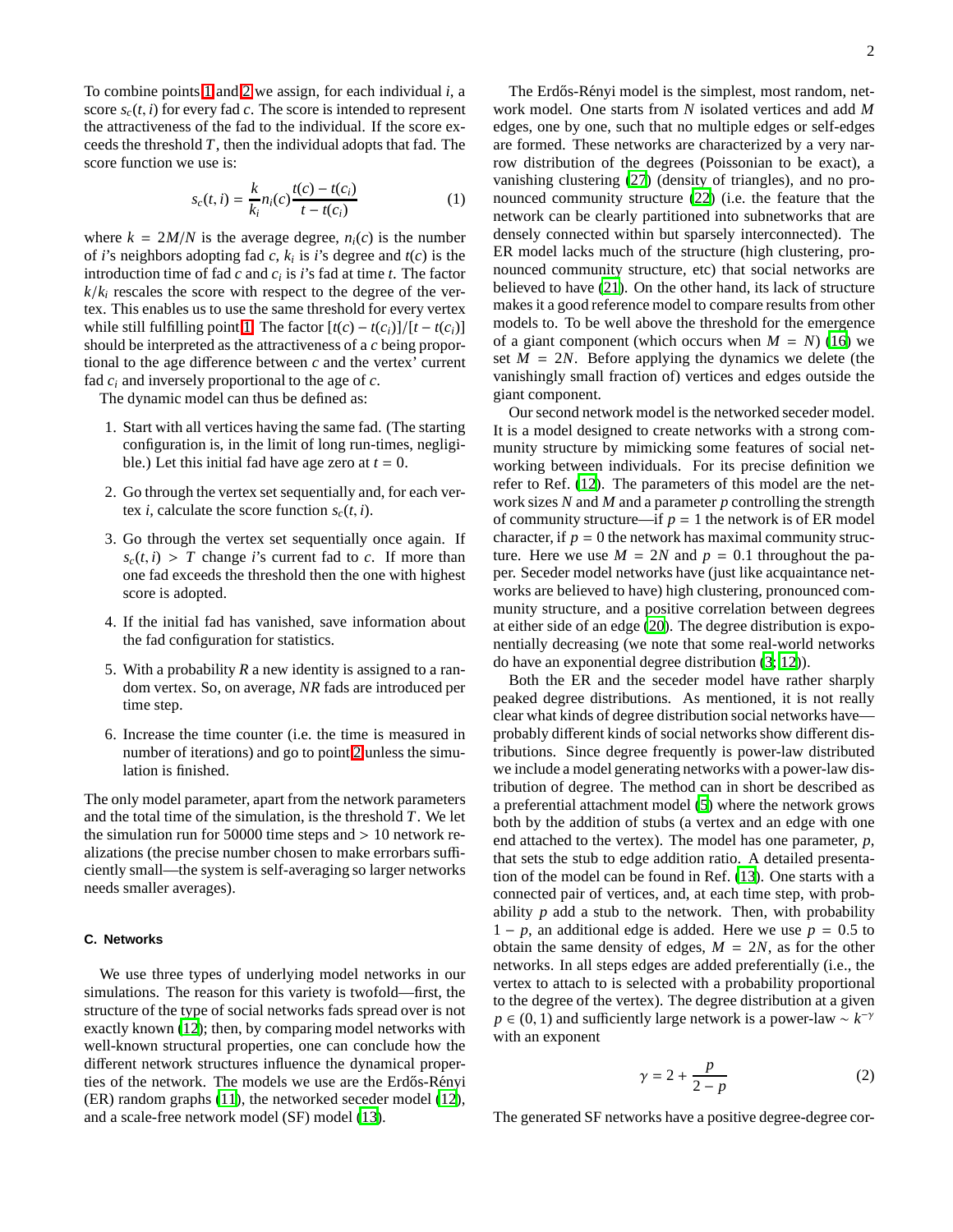<span id="page-2-0"></span>TABLE I Averages and correlations for the curves in Fig. [2.](#page-3-0) The columns display the average largest size of the fads  $\langle S_{\text{max}} \rangle$ , the average duration time of the fads  $\langle t_{\text{dur}} \rangle$ ,  $\langle S_{\text{max}} t_{\text{dur}} \rangle$  which has a lower bound of  $1/R = 6400$  (attained for the case of rectangular fads, i.e. fads with no growth or recess stages of their life-time). We also measure the Pearson's correlation coefficient *r* between  $S_{\text{max}}$  and  $t_{\text{dur}}$ . The numbers in parentheses indicate the standard error in the order of the last decimal place.

| type | $\, T \,$ | $\langle S_{\rm max} \rangle$ | $\langle t_{\rm dur} \rangle$ | $\langle S_{\text{max}} t_{\text{dur}} \rangle$ | $r(S_{\text{max}}, t_{\text{dur}})$ |
|------|-----------|-------------------------------|-------------------------------|-------------------------------------------------|-------------------------------------|
|      |           | ER 0.0 1097(2)                | 12.53(9)                      | $1.46(1) \times 10^5$                           | 0.524(4)                            |
|      | 0.5       | 637(2)                        | 19.54(6)                      | $1.282(4) \times 10^5$                          | 0.276(8)                            |
|      | 1.01      | 8.8(3)                        | $2.1(1) \times 10^3$          | $2.7(1) \times 10^5$                            | 0.129(7)                            |
|      |           | sec. $0.0$ 977(4)             | 14.4(2)                       | $1.51(1) \times 10^5$                           | 0.593(4)                            |
|      | 0.5       | 492(2)                        | 28.3(2)                       | $1.28(4) \times 10^5$                           | 0.42(1)                             |
|      | 1.01      | 29(1)                         | 351(6)                        | $2.17(7) \times 10^5$                           | 0.32(2)                             |
| SF   |           | $0.0$ 1189(1)                 | 10.55(5)                      | $1.34(7) \times 10^4$                           | $\overline{0.416(5)}$               |
|      | 0.5       | 163(5)                        | 43(1)                         | $9.16(7) \times 10^3$                           | 0.274(6)                            |
|      | 1.0       | 3.1(1)                        | $2.84(7) \times 10^3$         | $1.57(6) \times 10^4$                           | 0.142(7)                            |

relation compared with a randomized version with the same degree distribution [\(13\)](#page-6-8), but the effects of correlations are not further investigated here.

#### **II. SIMULATION RESULTS**

# **A. The time evolution of fads**

To get a first picture of the evolution of fads we plot the time evolution of the size (number of adopters) *S* in Fig. [1.](#page-3-1) The ER and seceder model networks show a rather similar behavior for both these systems the effect of the initial network seems to have disappeared within the interval  $t \leq 200$ . For the SF networks the situation is radically different—despite the similar threshold value  $(T = 0.7)$ , the fads only spread to very limited surrounding. The reason for this is the presence of hubs in the SF networks (i.e. vertices with a degree far bigger than the average). The hubs have a larger influence on the others, but are also less sensitive to new fads in their surrounding. In the time evolution depicted in Fig. [1\(](#page-3-1)c) no fads manage to replace the initial fad of a hub.

#### **B. Distribution of fad sizes and durations**

From Fig. [1\(](#page-3-1)a) and (b) we see that *S* really can grow to very big fraction of the system size. But this does not mean that there, in general, always can be fads of all sizes. Let the threshold be fixed and finite and consider a network ensemble with fixed average degree and a monotonically growing average distance between the vertices (such as the three models considered—and, indeed, anything else would be rather extreme). Since a fad can spread out from its origin one edge at a time step, and since new fads can appear everywhere in the network, there will almost surely be new fads to stop an old fad before they reach a (big enough) fixed size *S* ′ in the  $N \to \infty$  limit. I.e., the probability that  $S > S'$  goes to zero fast as  $S' \to \infty$ . On the other hand, the large size limit does

not make much sense for social systems. The reason for this is that social networks are of the small-world type [\(19;](#page-6-14) [24\)](#page-7-3) with extremely short average path lengths. Anything spreading from friends to friends will only need the six degrees of separation [\(26](#page-7-4)) to reach an extension where the finite size of humanity needs to be accounted for. This means our model will not have phase where fads can grow without limit (like Watts' model has [\(25\)](#page-7-1)). If "revival" fads (retro fashion and the like) are treated as new fads, this is not a problem—in the real world there are simply no fads with unlimited staying power. Even without fads that can grow boundlessly, the model can (of course) show a broad spectrum of dynamic behavior. To investigate this we start by plotting the probability distribution function of the maximal number of adopters of a fad *S* max, for our three network models and a number of threshold values (see Fig.  $2(a)$ , (b) and (c)). We see that the functional form of  $p(S_{\text{max}})$  takes drastically different shapes of the different parameter values. For  $T = 0$  the curves are almost non-decreasing for all model networks. As mentioned above, the monotonically increasing  $p(S_{\text{max}})$ -curves are finitesize effects (we will see this more clearly later). In Fig. [1\(](#page-3-1)d), (e) and (f) we plot the probability density function of  $t_{\text{max}}$  the time it takes for a fad to reach its maximum value. For low threshold values  $p(t_{\text{max}})$  has a sharp peak. This observation that fads reach their peak after a characteristic time—is a possible test of the model (unfortunately we do not know of such a data set). In Fig.  $1(g)$ , (h) and (i) we show the probability density function of the life-times of fads. We note that the general shape of the  $p(t_{\text{dur}})$  curves is rather similar to the  $p(t_{\text{max}})$ curves—the average and the variance increase with *T*. However, the double peaks of the  $p(t_{\text{max}})$ -curves, for low threshold values, are now gone. This means that the fads with an early peak does not go extinct sooner than the fads of the second peak, they just do not enter a stage of growth (i.e. they probably only consist of one or a few vertices). The relation between the  $p(t_{\text{max}})$ - and  $p(t_{\text{dur}})$ -curves can also tell us something about the typical life span of a fad. On average, *NR* fads are introduced per time step, the average integrated time per fad is 1/*R*:

$$
\frac{1}{R} = \frac{1}{n_{\text{tot}}} \sum_{t=1}^{t_{\text{tot}}} \sum_{i=1}^{n_{\text{tot}}} S(i, t) < \frac{1}{n_{\text{tot}}} \sum_{i=1}^{n_{\text{tot}}} S_{\text{max}}(i) t_{\text{dur}}(i) \langle S_{\text{max}} t_{\text{dur}} \rangle \tag{3}
$$

If  $\langle S_{\text{max}}t_{\text{dur}} \rangle$  is close to  $1/R$  the shape of a fad (in a  $S(t)$ -plot) will be near rectangular. [I](#page-2-0)n Tab. I we list values of  $\langle S_{\text{max}} t_{\text{dur}} \rangle$ (for the curves of Fig. [2\)](#page-3-0) along with values of  $S_{\text{max}}$ ,  $t_{\text{dur}}$  and the correlation between the two latter quantities. What we find is that the SF model network have  $\langle S_{\text{max}} t_{\text{dur}}\rangle$ -values quite close to  $1/R$  (0.5-2.4 times larger), thus for these networks it may be relevant to divide the life-time of a fad into a growth stage, a quasi-stationary stage and stage of decline. The other networks have  $\langle S_{\text{max}}t_{\text{dur}}\rangle$ -values far above  $1/R = 6400$ , we can thus conclude that fads in these network have a much slower growth or decline than fads in the SF model networks.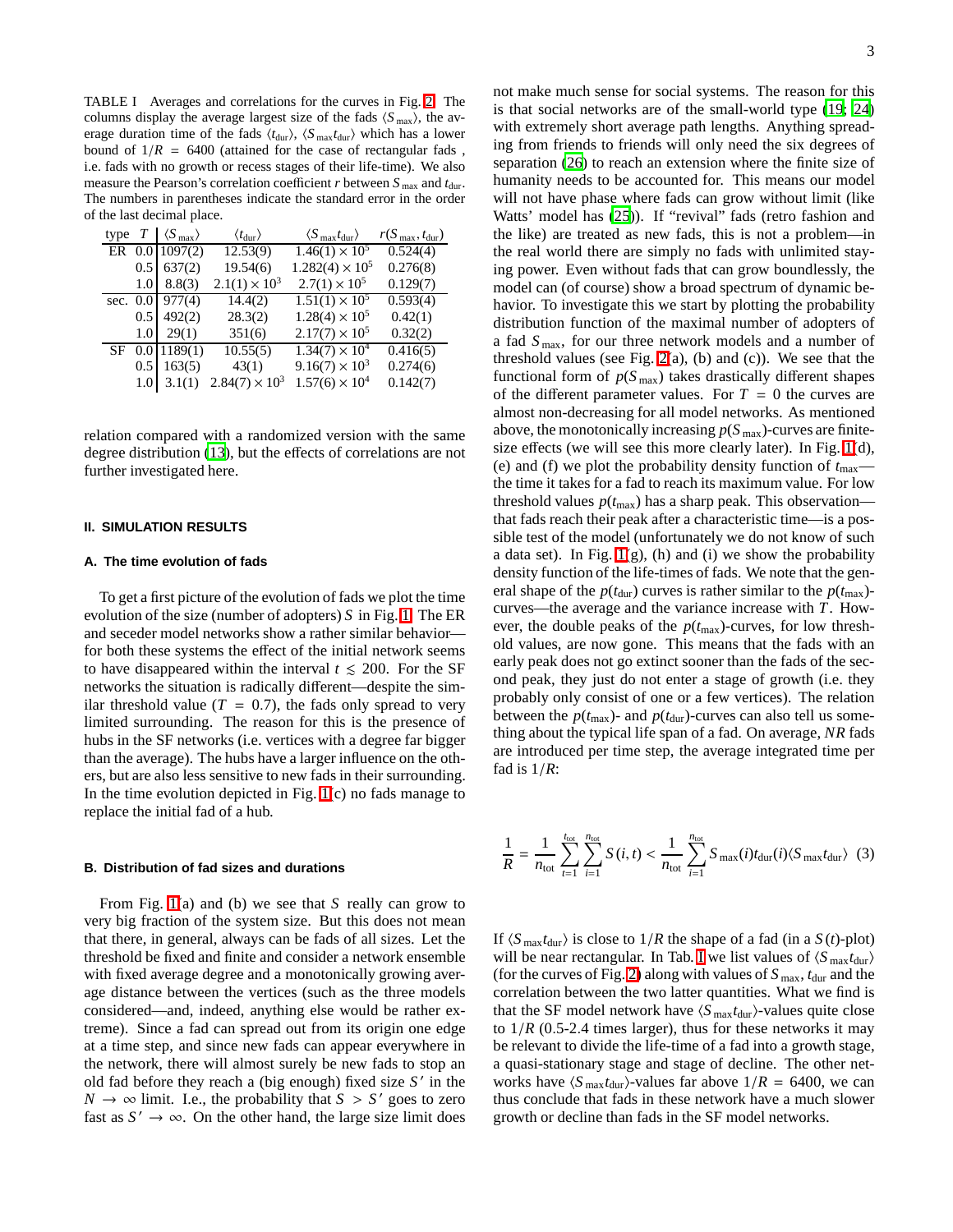

<span id="page-3-1"></span>FIG. 1 Examples of the time evolution of fads for three different underlying networks. (a) shows the initial time steps for the ER model networks. (b) and (c) are corresponding plots for the seceder and SF model networks. The sizes are *N* = 1000, *M* = 2000. The threshold is  $T = 0.7$ .



<span id="page-3-0"></span>FIG. 2 Distribution of some quantities for the different models: The distribution of the maximal fad size  $S_{\text{max}}$  for the ER (a), seceder (b) and SF (c) models. The distribution of time to the peak value of the fad *t*max for ER (d), seceder (e) and SF (f) models. The distribution of life-lengths  $t_{\text{dur}}$  for ER (g), seceder (h) and SF (i) models. The network sizes are  $N = 1600$  and  $M = 3200$ . Errorbars are displayed if they are larger than the symbol size. Lines are guides for the eyes.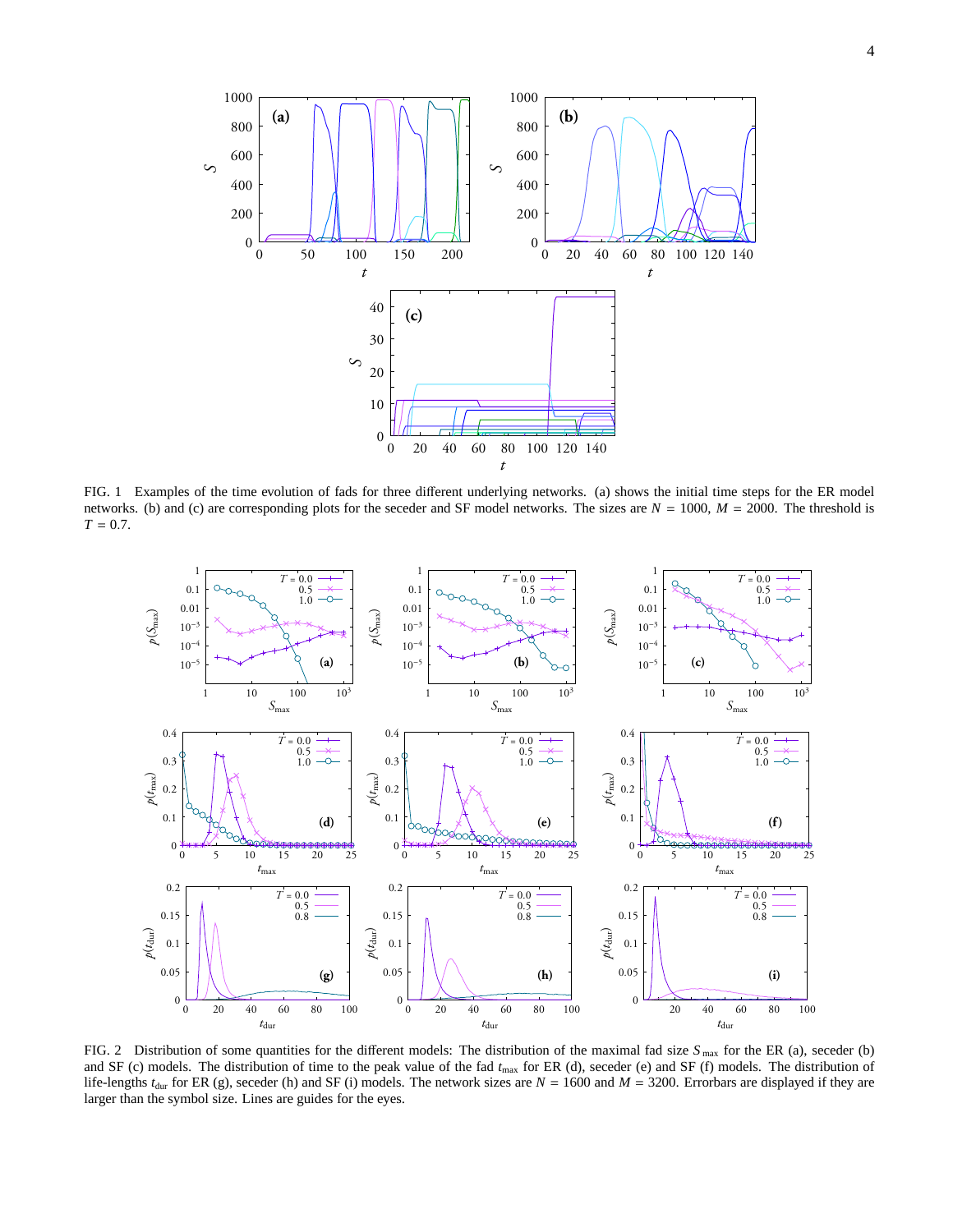

<span id="page-4-0"></span>FIG. 3 The maximal size  $S_{\text{max}}$  of a fad as a function of the degree of its first adopter. The network sizes are  $N = 1600$  and  $M = 3200$ . The panels show (a) ER, (b) seceder and (c) SF model networks.



<span id="page-4-1"></span>FIG. 4 The maximal size  $S_{\text{max}}$  of a fad as a function of the eccentricity  $e_1$  of its first adopter. (a) shows the ER, (b) shows the seceder and (c) shows the SF model networks.

## **C. What determines the size of the fad?**

The early time-evolution of a new fad depends on the age and configuration of fads in the surrounding of the first adopter. Another factor is the network characteristics of the first adopter. For example, if the first adopter has a high degree, there are more people the fad can spread to, and thus the chances for it to spread will increase. To test this, we plot the average maximal size *S* max conditioned on the degree of the first adopter in Fig. [3.](#page-4-0) As expected for all network types and threshold values  $S_{\text{max}}$  is (within the errorbars) strictly increasing with the degree of the first adopter  $k_1$ . The broad degree distribution of the SF-model networks is also strengthening this effect. The increase seems to be most dramatic for low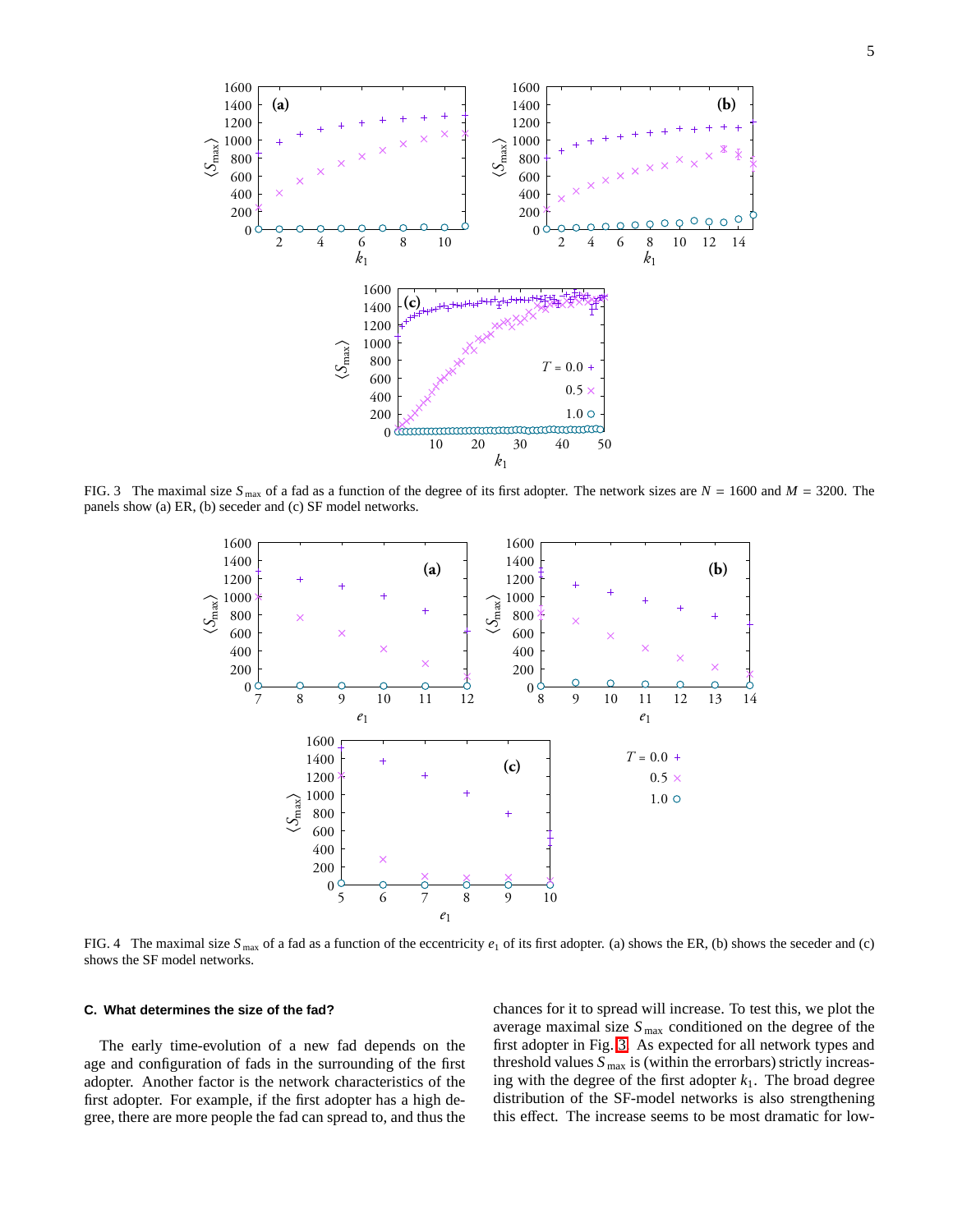degree vertices and intermediate *T*-values—for the  $k_1 = 3$ vertices of SF model networks  $S_{\text{max}}$  increase over 15 times when *T* decreases from 0.5 to 0.

Another network property than can influence the size of the fad is the centrality of the first adopter. If a fad starts at a peripheral vertex, it would be old already at the time it reaches the more central regions. As seen in Fig. [4](#page-4-1) this is indeed true for almost all network models and threshold values (the one exception is the  $T = 1$  curve in Fig. [4\(](#page-4-1)b) where the  $e_1 = 8$ point lies below the  $e_1 = 9$  point). The effect is (just as for the degrees of the first adopter) strongest for the SF networks with  $T = 0.5$ . Networks with a power-law degree distribution are known to have a very compact core within which the average path lengths scale as log log *N* (to be compared with the log *N*/ log log *N* scaling in the graph as a whole) [\(7;](#page-6-15) [8\)](#page-6-16). It is thus not a surprise that the fads starting in the core ( $e_1 = 5$  in Fig. [4\(](#page-4-1)c)) are more likely to spread to a large population than the peripheral vertices.

## **D. Finite-size scaling of the fad sizes**

As discussed above we do not expect a phase where the fads can grow boundlessly. To investigate this further we plot the standard deviation of the maximal fad size divided by the system size *N* (Fig. [5\)](#page-6-17). In a situation where variance of the maximal sizes of the fads does not diverge, this quantity will tend to zero as the system size increases. As expected, this is exactly what we observe for all networks and threshold values. For networks with a small diameter, and thresholds that allow high growth rates of the fads, the finite system size will limit the growth of a significant fraction of the initiated fads. Therefore, for small systems sizes and threshold values, the variance appears to diverge as *N* grows. For a sufficiently large network though (in which one observes the maximum sizes of the fads to be significantly smaller than the size of the network); the growth of a fads will, in general, not be limited by the boundary. Thus the variance will in this case not be bounded by the finite size of the system, but rather be bounded by the appearance of new (and thus more attractive) fads at the boundary of the fad. In this situation the maximal size of a fad highly depends its possible growth rate while being young, and thus on the network structure. This implies that scaling up the network without altering its topological characteristics, will not produce larger fluctuations. Specifically, if we consider the fluctuations at the threshold  $T = 0$ , we see that the relative size of the fluctuations grows with the system size until a certain *N* is reached, and from there on it does not increase with the system size. For the biggest systems simulated,  $N = 6400$ , the largest fluctuations at  $T = 0$  are found in the SF networks because of the potentially much faster growth rate of a fad here than in the other networks.

The peaked shape of the  $\sigma(S_{\text{max}})/N$  vs. *N* curves can be explained by two competing mechanisms governing the variance of the fads; if *T* is small newer fads will spread to vertices currently occupied by older fads until they get old and unattractive or replaced by new fads, and it is reasonable to believe *S* max will be sharply peaked around its average in this case; if

*T* is large, most fads will die out as soon they are born, some fads may spread to a large population but not many enough to make the variance large. In the real world we expect the fads to have a rather broad, but decreasing, distribution of maximal sizes [\(15](#page-6-2); [25](#page-7-1)), a situation resembling intermediate *T*-values.

# **III. SUMMARY AND CONCLUSIONS**

The spreading of fads is a peculiar and poorly understood phenomenon in social and economic systems. In this paper we present a thorough investigation of a dynamical model for the spreading of fads put on three types of underlying complex network models: Erdős-Rényi random graphs, the networked seceder model and a model generating networks with powerlaw distributed degrees. The reason to use several underlying network models is that the network structure of social networks in general (and the kind of social network fads spread over in particular) is in several aspects unknown. The reason we include the Erdős-Rényi model is that it is the simplest, most well-studied and most random network model. The networked seceder model captures many features—assortative mixing, high clustering and community structure—that social networks are believed to have. Studies of some types of social networks (sexual networks [\(18](#page-6-18)) and networks of electronic communication [\(1;](#page-6-19) [10;](#page-6-20) [14](#page-6-21))) report fat-tailed distributions of degree, something the Erdős-Rényi and seceder model networks lack. For this reason we also include the model producing networks with a power-law degree distribution.

The fad dynamics is based on five assumptions about the individual's responses to his/her social surrounding. In brevity, a person is only adopting one fad at a time, and (s)he is willing to adopt a new fad only if its attractiveness exceeds a certain threshold value. The attractiveness of a fad increases with the number of network neighbors that are currently following that particular fad, and decreases with the age of the fad. For small threshold values, the life-length of a fad is rather sharply distributed whereas the maximal size can take a broad range of values. For high thresholds, the probability distribution of the life-time of a fad decreases slowly (i.e. some fads live a very long time, but most fads die as soon as they appear), and the distribution of maximal sizes is decaying rather fast. In the intermediate regime there are fads of all kinds of sizes and life lengths. While this general picture is true for all three underlying network models other features are different between the models: The shape of the time-evolution (i.e. the functional shape of the size of the fad *S* vs. time *t*) differs—the SF model has fads with distinct stages of growth and decline, whereas the ER and seceder models have more complex time evolutions (being much smaller than their maximal value most of the time). Furthermore, we investigate how the size of the fad depends on the network characteristics of the first adopter. We find that a fad is more likely to be large if the first adopter has a high degree or a low eccentricity.

Our model captures some known features of fad-sensitive social and economic systems, like a wide-distribution of fad sizes and duration times [\(15;](#page-6-2) [25\)](#page-7-1); and other features that seem very plausible, like that the largest fads typically start at so-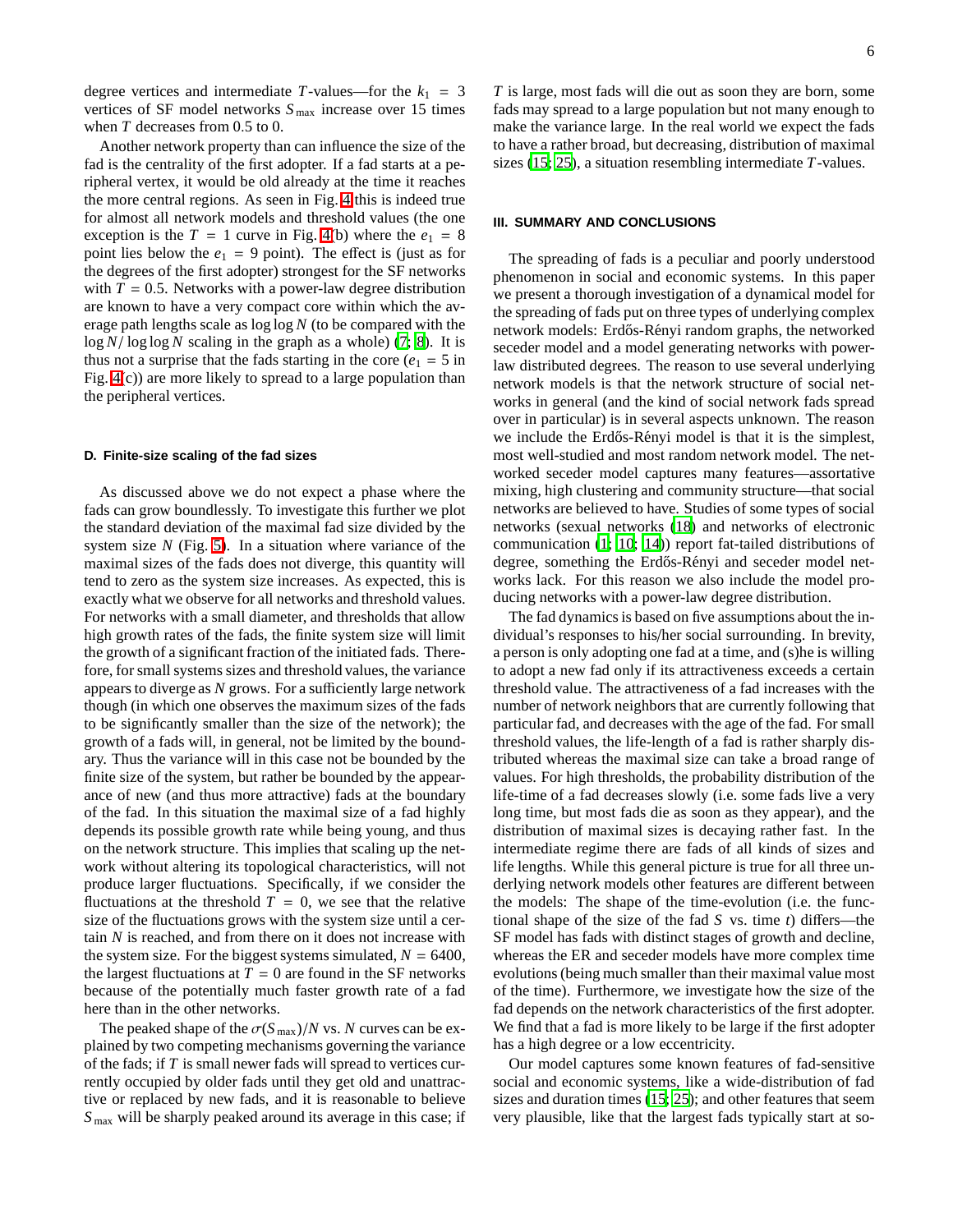0 0*.*1 0*.*2 0*.*3 0*.*4 0*.*5 0 0*.*2 0*.*4 0*.*6 0*.*8 1 0 0*.*1 0*.*2 0*.*3 0*.*4 0*.*5 0 0*.*2 0*.*4 0*.*6 0*.*8 1 0 0*.*1 0*.*2 0*.*3 0*.*4 0*.*5 0 0*.*2 0*.*4 0*.*6 0*.*8 1 *N =* 100 200 400 800 1600 3200 6400  $\frac{0.6}{T}$  $\frac{0.6}{T}$ σ(*S*max)*/N*  $\frac{0.6}{T}$ σ(*S*max)*/N* σ(*S*max)*/N* **(c)** (a)  $\qquad \qquad \qquad \qquad$  **(b)** 

<span id="page-6-17"></span>FIG. 5 Finite size scaling plots of the standard deviation of the maximal fad sizes divided by the system size. (a) shows the results for the ER model, (b) is the corresponding plot for the seceder model and (c) shows the curves for the SF model. The density of edges is constant  $M = 2N$ . Lines are guides for the eyes. Errorbars are smaller than the symbol size.

cially well-connected and central persons. This field would however benefit substantially from quantitative data, both regarding how individuals respond to their social surrounding (in terms of their fads) and the time evolution of the fads themselves. We note that, in the respect, the study of fad-dynamics lags behind related fields like the study of voluntary organizations [\(17](#page-6-22)).

#### <span id="page-6-19"></span>**References**

- [1] W. Aiello, F. Chung, and L. Lu. A random graph model for massive graphs. In *Proceedings of the 32nd Annual ACM Symposium on Theory of Computing*, pages 171–180, New York, 2000. Association of Computing Machinery.
- <span id="page-6-3"></span>[2] R. Albert and A.-L. Barabási. Statistical mechanics of complex networks. *Rev. Mod. Phys*, 74:47–98, 2002.
- <span id="page-6-12"></span>[3] L. A. N. Amaral, A. Scala, M. Barthélémy, and H. E. Stanley. Classes of small-world networks. *Proc. Natl. Acad. Sci. USA*, 97:11149–11152, October 2000.
- <span id="page-6-1"></span>[4] W. B. Arthur and D. A. Lane. Information contagion. *Structural Change and Economic Dynamics*, 4:81–104, 1993.
- <span id="page-6-13"></span>[5] A.-L. Barabási and R. Albert. Emergence of scaling in random networks. *Science*, 286:509–512, 1999.
- <span id="page-6-0"></span>[6] S. Bikhchandani, D. Hirshleifer, and I. Welch. A theory of fads, fashion, custom, and cultural change as information cascades. *Journal of Political Economy*, 100:992–1026, 1992.
- <span id="page-6-15"></span>[7] F. Chung and L. Lu. The average distances in random graphs with given expected degrees. *Proc. Natl. Acad. Sci. USA*, 99:15879–15882, 2002.
- <span id="page-6-16"></span>[8] R. Cohen and S. Havlin. Scale-free networks are ultrasmall. *Phys. Rev. Lett.*, 90:058701, 2003.
- <span id="page-6-4"></span>[9] S. N. Dorogovtsev and J. F. F. Mendes. *Evolution of Networks: From Biological Nets to the Internet and WWW*. Oxford University Press, Oxford, 2003.
- <span id="page-6-20"></span>[10] H. Ebel, L.-I. Mielsch, and S. Bornholdt. Scale-free topology of e-mail networks. *Phys. Rev. E*, 66:035103, 2002.
- <span id="page-6-7"></span>[11] P. Erdős and A. Rényi. On random graphs I. Publ. Math. De*brecen*, 6:290–297, 1959.
- <span id="page-6-6"></span>[12] A. Grönlund and P. Holme. Networking the seceder model: Group formation in social and economic systems. *Phys. Rev. E*, 70:036108, 2004.
- <span id="page-6-8"></span>[13] A. Grönlund, K. Sneppen, and P. Minnhagen. Correlations in networks associated to preferential growth. To appear in Physica Scripta, e-print [cond-mat](http://arxiv.org/abs/cond-mat/0401537)/0401537.
- <span id="page-6-21"></span>[14] P. Holme, C. R. Edling, and F. Liljeros. Structure and time evolution of an Internet dating community. *Social Networks*, 26:155–174, 2004.
- <span id="page-6-2"></span>[15] P. Holme and A. Grönlund. Modelling the dynamics of youth subcultures. To appear in Journal of Artificial Societies and Social Simulation, e-print physics/[0504181.](http://arxiv.org/abs/physics/0504181)
- <span id="page-6-10"></span>[16] S. Janson, T. Łuczac, and A. Ruciński. *Random Graphs*. Whiley, New York, 1999.
- <span id="page-6-22"></span>[17] F. Liljeros. *The Complexity of Social Organizing*. PhD thesis, Stockholm University, Stockholm, Sweden, 2001.
- <span id="page-6-18"></span>[18] F. Liljeros, C. R. Edling, L. A. N. Amaral, H. E. Stanley, and Y. Åberg. The web of human sexual contacts. *Nature*, 411:907, 2001.
- <span id="page-6-14"></span>[19] S. Milgram. The small world problem. *Psycol. Today*, 2:60–67, 1967.
- <span id="page-6-11"></span>[20] M. E. J. Newman. Assortative mixing in networks. *Phys. Rev. Lett.*, 89:208701, 2002.
- <span id="page-6-5"></span>[21] M. E. J. Newman. The structure and function of complex networks. *SIAM Rev.*, 45:167–256, 2003.
- <span id="page-6-9"></span>[22] M. E. J. Newman and M. Girvan. Finding and evaluating community structure in networks. *Phys. Rev. E*, 69:026113, 2004.